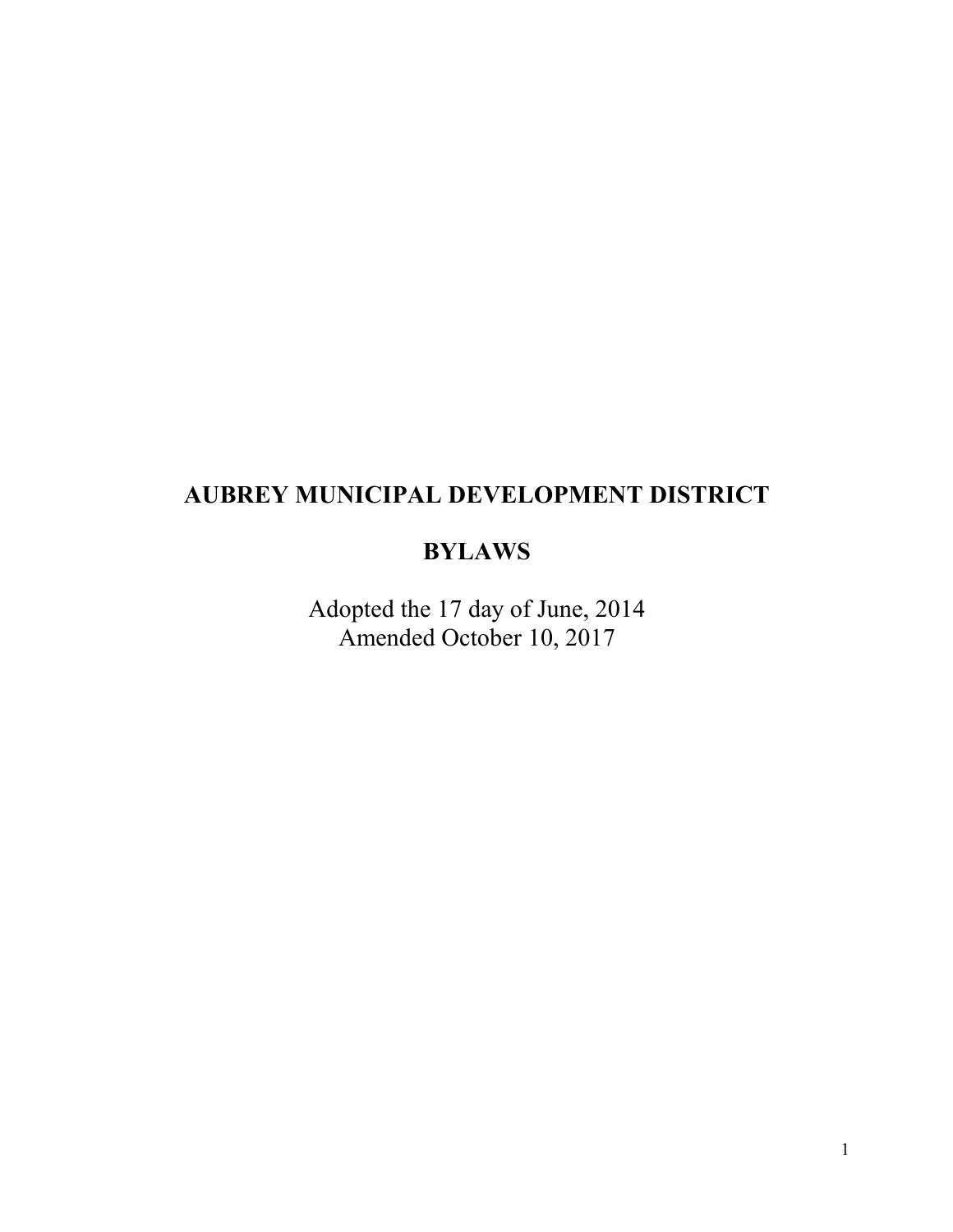## **TABLE OF CONTENTS**

| <b>ARTICLE I.</b>   |                                                                                                                                                                                                                                      | $\overline{\mathbf{2}}$ |
|---------------------|--------------------------------------------------------------------------------------------------------------------------------------------------------------------------------------------------------------------------------------|-------------------------|
| <b>ARTICLE II.</b>  |                                                                                                                                                                                                                                      | $\overline{2}$          |
| SECTION 2.01        |                                                                                                                                                                                                                                      |                         |
| SECTION 2.02        | APPOINTMENT, NUMBER, AND TERM OF OFFICE THE RESERVED OF THE RESERVED OF THE RESERVED OF THE RESERVED OF THE RESERVED OF THE RESERVED OF THE RESERVED OF THE RESERVED OF THE RESERVED OF THE RESERVED OF THE RESERVED OF THE RE       | $\overline{2}$          |
| SECTION 2.03        |                                                                                                                                                                                                                                      | $\overline{z}$          |
| SECTION 2.04        |                                                                                                                                                                                                                                      | $\overline{2}$          |
| SECTION 2.05        |                                                                                                                                                                                                                                      | $\overline{2}$          |
| SECTION 2.06        |                                                                                                                                                                                                                                      | $\overline{2}$          |
| SECTION 2.07        |                                                                                                                                                                                                                                      | $\overline{2}$          |
| SECTION 2.08        | QUORUM<br><u> 1989 - Johann Stoff, deutscher Stoff, der Stoff, der Stoff, der Stoff, der Stoff, der Stoff, der Stoff, der S</u>                                                                                                      | $\overline{\mathbf{3}}$ |
| SECTION 2.09        |                                                                                                                                                                                                                                      | $\overline{\mathbf{3}}$ |
| SECTION 2.10        | BOARD'S RELATIONSHIP WITH ADMINISTRATIVE DEPARTMENTS OF THE CITY <b>CONTRATION</b> CONTROL CONTROL CONTROL CONTROL CONTROL CONTROL CONTROL CONTROL CONTROL CONTROL CONTROL CONTROL CONTROL CONTROL CONTROL CONTROL CONTROL CONTROL   |                         |
| SECTION 2.11        |                                                                                                                                                                                                                                      |                         |
| <b>ARTICLE III.</b> |                                                                                                                                                                                                                                      |                         |
| SECTION 3.01        |                                                                                                                                                                                                                                      |                         |
| SECTION 3.02        |                                                                                                                                                                                                                                      |                         |
| SECTION 3.03        |                                                                                                                                                                                                                                      | $\overline{4}$          |
| SECTION 3.04        |                                                                                                                                                                                                                                      | $\overline{a}$          |
| SECTION 3.05        |                                                                                                                                                                                                                                      | $\overline{4}$          |
| <b>ARTICLE IV.</b>  |                                                                                                                                                                                                                                      |                         |
| SECTION 4.01        |                                                                                                                                                                                                                                      | $\overline{5}$          |
| SECTION 4.02        |                                                                                                                                                                                                                                      | 5                       |
| SECTION 4.03        |                                                                                                                                                                                                                                      | 5                       |
| <b>ARTICLE V.</b>   |                                                                                                                                                                                                                                      |                         |
| SECTION 5.01        |                                                                                                                                                                                                                                      |                         |
| SECTION 5.02        |                                                                                                                                                                                                                                      |                         |
| SECTION 5.03        |                                                                                                                                                                                                                                      |                         |
| SECTION 5.04        |                                                                                                                                                                                                                                      | 6                       |
| SECTION 5.05        |                                                                                                                                                                                                                                      | 6                       |
| SECTION 5.06        |                                                                                                                                                                                                                                      | 6                       |
| <b>ARTICLE VI.</b>  |                                                                                                                                                                                                                                      |                         |
| SECTION 6.01        |                                                                                                                                                                                                                                      |                         |
| SECTION 6.02        |                                                                                                                                                                                                                                      | $\overline{7}$          |
| SECTION 6.03        | INSURANCE <b>And All and All and All and All and All and All and All and All and All and All and All and All and All and All and All and All and All and All and All and All and All and All and All and All and All and All and</b> | $\overline{7}$          |
| <b>ARTICLE VII.</b> | ETHICS <b>EXAMPLE 2020</b>                                                                                                                                                                                                           | $\overline{7}$          |
|                     | ARTICLE VIII. AMENDMENTS                                                                                                                                                                                                             | $\overline{7}$          |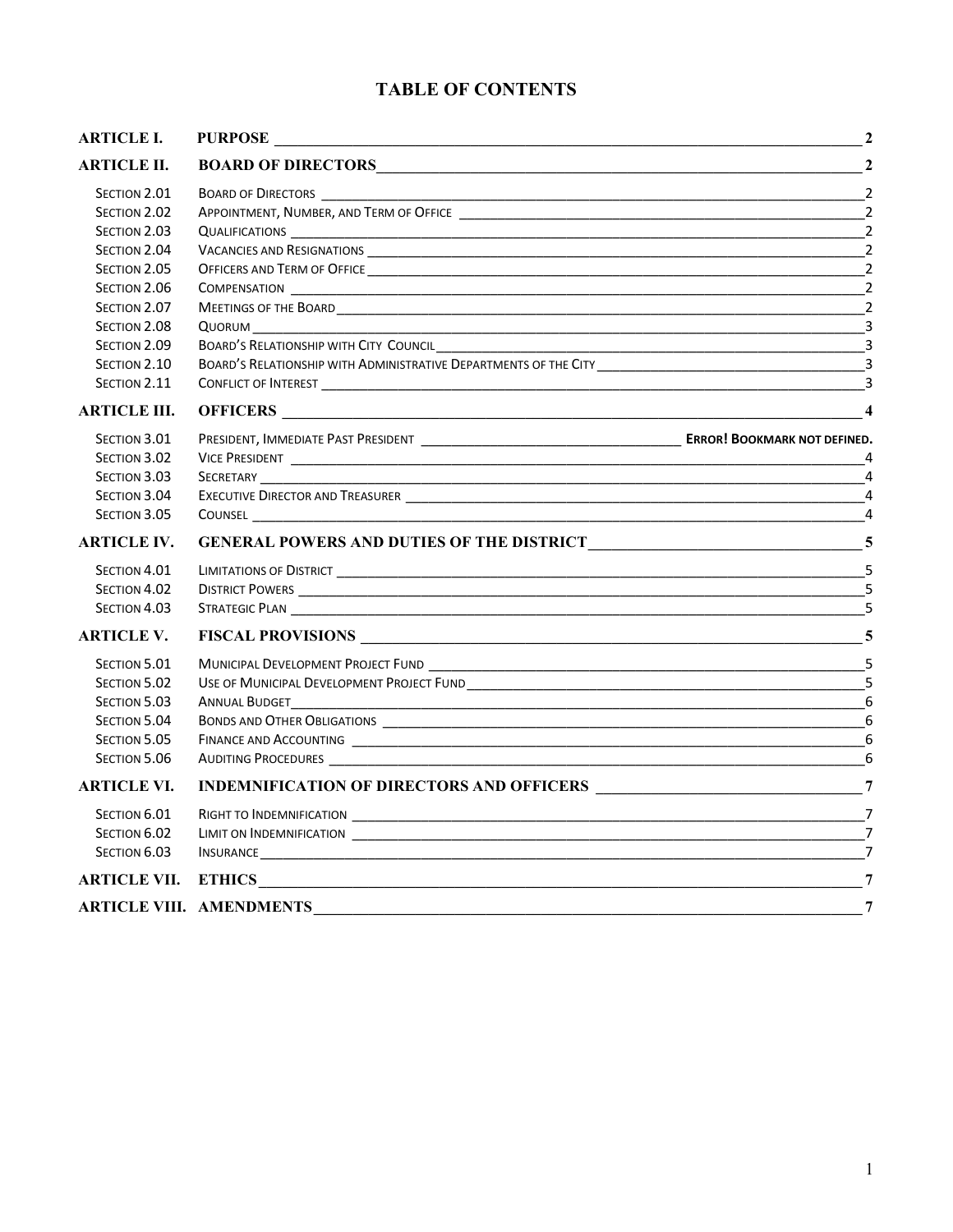### **Article I. PURPOSE**

<span id="page-2-0"></span>The Aubrey Municipal Development District (the "District") is a political subdivision of the State of Texas and the City of Aubrey, Texas (the "City"), created in accordance with Chapter 377 of the Texas Local Government Code, as amended (the "Act"), and other applicable laws. The District was created for the purpose of developing and financing all development projects as that term is defined in Section 377.001(3) of the Act, as amended (a "Development Project").

### **Article II. BOARD OF DIRECTORS**

#### <span id="page-2-2"></span><span id="page-2-1"></span>Section 2.01 **Board of Directors**

The property and affairs of the District shall be managed and controlled by a Board of Directors subject to the restrictions imposed by law and these bylaws. Each board member is required to attend the Public Information Act and the Open Meetings Act class.

#### <span id="page-2-3"></span>Section 2.02 **Appointment, Number, and Term of Office**

A Board of Directors (the "Board") has been appointed by the City of Aubrey City Council (the "Council"). The District shall be governed by a board of directors ("Board") consisting of seven directors ("Directors") appointed by the Council to serve staggered two-year terms. Directors may be removed by the Council at any time without cause. The Board is composed of seven places referred to as Place 1, Place 2, Place 3, Place 4, Place 5, Place 6, and Place 7. To initiate the staggered terms, Directors appointed to Place 1, Place 2, Place 3, and Place 4 shall serve twoyear terms and Directors appointed to Place 5, Place 6, and Place 7 shall serve for one year terms. After the expiration of said initial terms, the term of service shall be two years.

#### <span id="page-2-4"></span>Section 2.03 **Qualifications**

Each of the Directors must reside within the Boundaries of the District and at least a majority of Directors must reside within City limits. An employee, officer, or member of the Council may not serve on the board.

#### <span id="page-2-5"></span>Section 2.04 **Vacancies and Resignations**

A vacancy in any position of Director which occurs by reason of death, resignation, disqualification, removal or otherwise shall be filled by the Council. A Director may resign at any time. Such resignation shall be made in writing, addressed to the Mayor and the City Secretary, with a copy to the Board, and shall take effect at the time specified therein, or if no time is specified, at the time of its receipt by the City Secretary. Any Director may be removed from office by the Council at any time without cause.

#### <span id="page-2-6"></span>Section 2.05 **Officers and Term of Office**

The Board of Directors shall choose from its members a President, Vice President, and Secretary. The term of office for each officer shall be one (1) year with the term of office expiring on September  $30<sup>th</sup>$  of each year. Officers may be re-appointed.

#### <span id="page-2-7"></span>Section 2.06 **Compensation**

Directors shall not receive any salary or compensation for their services as Directors; provided that nothing contained herein shall be construed to preclude any Director from receiving reimbursement for their actual expenses incurred in the performance of their duties as a Director.

#### <span id="page-2-8"></span>Section 2.07 **Meetings of the Board**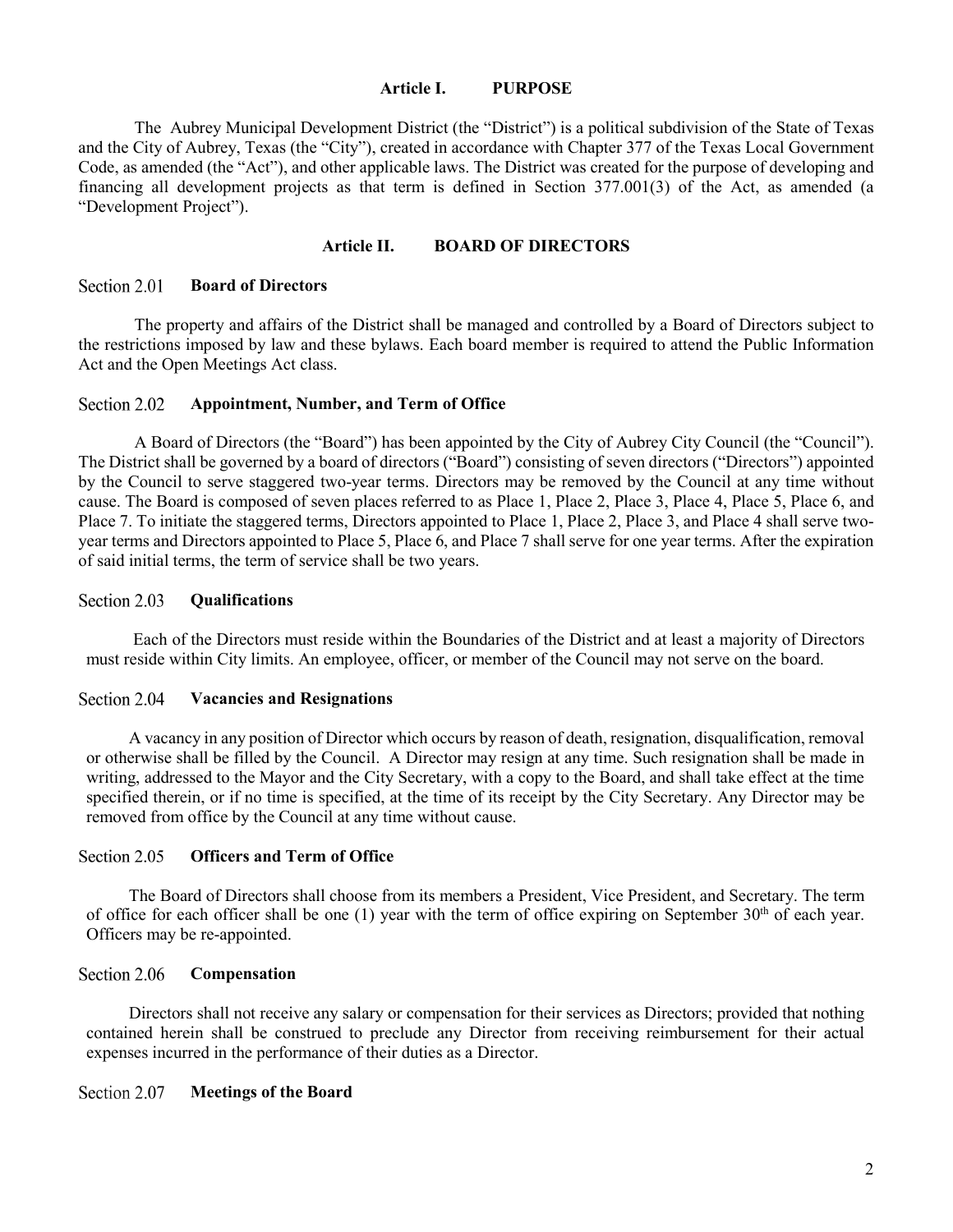(a) Regular meetings of the Board shall be held in the City at such times as shall be designated, from time to time, by the Executive Director. Directors may hold their meetings and may have an office and keep the books of the District at Aubrey City Hall, or such other place or places within the City as the Board may from time to time determine.

(b) Special meetings of the Board shall be held whenever called by the President or Executive Director of the Board, or at the request of a majority of the Directors who are serving duly appointed terms of office at the time the meeting is called.

(c) The Board shall meet in accordance with and file notice of each meeting of the Board for the same length of time and in the same manner and location as is required of a City under Chapter 551 of the Texas Government Code (the "Open Meetings Act").

(d) The District, the Board, and any committee of the Board exercising the powers of the Board are subject to Chapter 552 of the Texas Government Code (the "Public Information Act").

#### <span id="page-3-0"></span>Section 2.08 **Quorum**

(a) A majority of the Board shall constitute a quorum for the consideration of matters pertaining to the purposes of the District. The act of a majority of the Directors present and voting at a meeting at which a quorum is in attendance shall constitute the act of the Board, unless the act of a greater number is required by law or by these bylaws.

(b) A Director who is present at a meeting of the Board at which any corporate action is taken shall be presumed to have assented to such action, unless their dissent shall be entered in the minutes of the meeting or unless they shall file a written dissent to such action with the person acting as the secretary of the meeting before the adjournment thereof or shall forward such dissent by registered mail to the Secretary of the District immediately after the adjournment of the meeting. Such right to dissent shall not apply to a Director who voted in favor of the action.

#### <span id="page-3-1"></span>Section 2.09 **Board's Relationship with City Council**

The Council shall require that the District be responsible to it for the proper discharge of its duties. All policies for development project administration shall be submitted for Council approval, and the Board shall administer said development projects accordingly. The Board shall determine its policies and direction within the limitations of the duties imposed by applicable laws, these bylaws, contracts entered into with the City, and budget and fiduciary responsibilities of the Board.

#### <span id="page-3-2"></span>Section 2.10 **Board's Relationship with Administrative Departments of the City**

Any request for services made to the administrative departments of the City shall be made by the Board or its designee in writing to the City Administrator/Manager. The City Administrator/Manager may approve such request for assistance from the Board when such requested services are available within the administrative departments of the City and the Board has agreed to reimburse the administrative department's budget for the costs of such services so provided.

#### <span id="page-3-3"></span>Section 2.11 **Conflict of Interest**

The members of the Board of Directors shall be considered local public officials within the meaning of Chapter 171 of the Texas Local Government Code. If a Director has a substantial interest, as that term is defined in said Chapter, in a business entity or real property which is the subject of deliberation by the Board of Directors, the Director shall file an affidavit with the Secretary of the District stating the nature or extent of the interest. Such affidavit shall be filed prior to any vote or decision upon the matter of the Board of Directors, and if required by said Chapter, the interested Director shall abstain from any vote or decision upon the matter.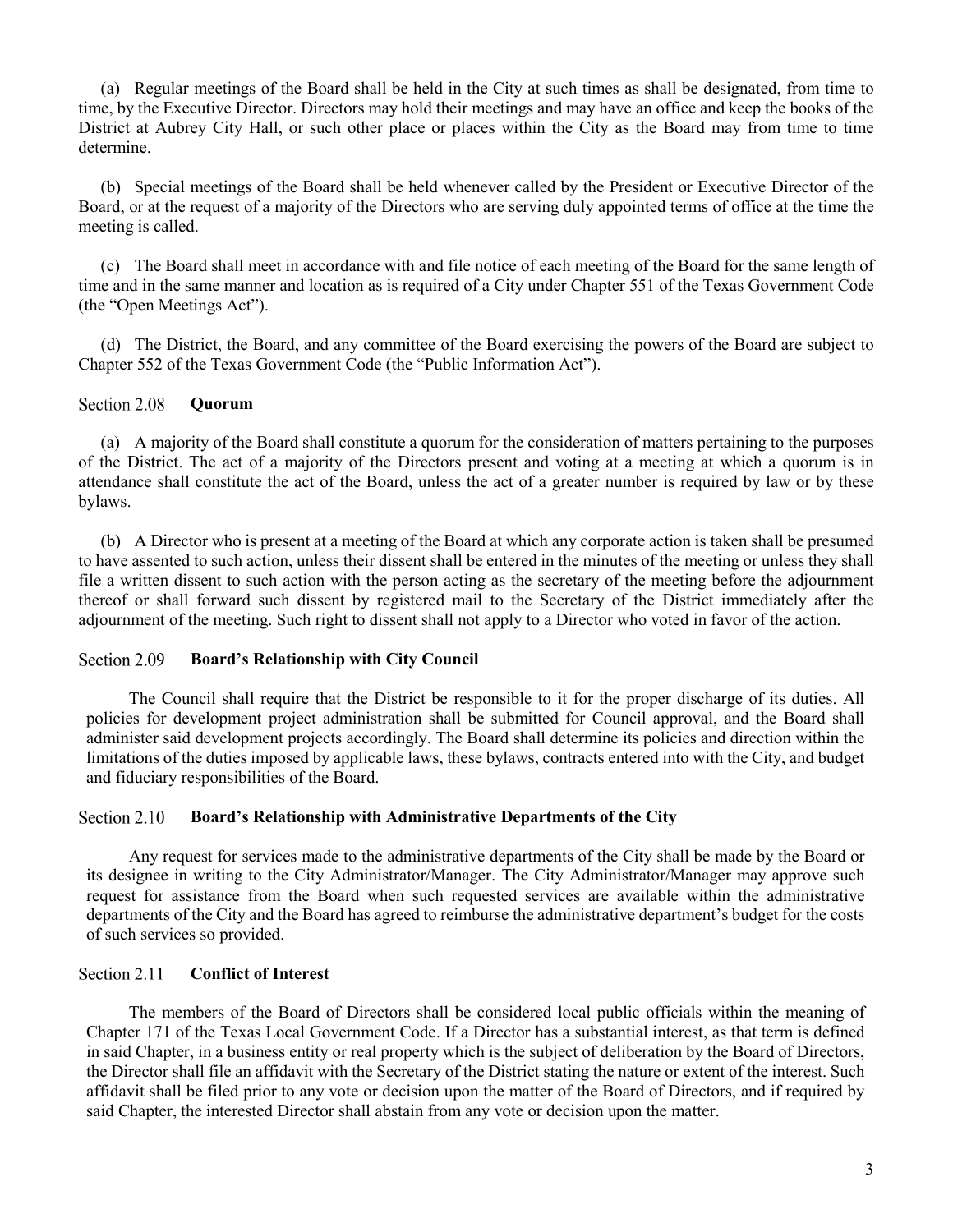### **Article III. OFFICERS**

### <span id="page-4-0"></span>Section 3.01

(a) **President**. The President shall be a member of the Board and shall preside at all meetings of the Board. The President shall be the principal officer of the District and, subject to the Board, shall be in general charge of the properties and affairs of the District. The President shall have such other duties as assigned by the Board. The President may call special and emergency meetings of the Board.

(b) **Immediate Past President**. Upon the expiration of the term of office of the President, the person who has served in that position shall continue to serve as the Immediate Past President of the District, who shall (i) provide advice and leadership regarding past practices and matters involving the District during his/her term of office, and (ii) assist the District in the transition of the incoming President. The Immediate Past President will attend but not preside at meetings of the Board, and will serve a term of office for a period of one year following the expiration of the term of office of President.

#### <span id="page-4-1"></span>Section 3.02 **Vice President**

The Vice President shall be a member of the Board. The Vice President shall perform the duties and exercise the powers of the President upon the President's death, absence, disability, or upon the President's inability to perform the duties of the office. Any action taken by the Vice President in the performance of the duties of the President shall be conclusive evidence of the absence or inability to act of the President at the time such action was taken. A Vice President shall have such other powers and duties as may be assigned by the Board or the President.

#### <span id="page-4-2"></span>Section 3.03 **Secretary**

The Secretary shall keep or cause to be kept the minutes of all meetings of the Board; shall attend to the giving and serving of all notices; shall have charge of the District's books, records, documents and instruments, except the books of accounting, financial records and securities of which the Executive Director shall have custody and charge, and such other books and papers as the Board may direct, all of which shall at all reasonable times be open to the inspection of any Director upon application at the office of the District Secretary subject to the control of the Board. The City Secretary, or designee, will assist the Secretary with the execution of his/her responsibilities.

#### <span id="page-4-3"></span>Section 3.04 **Executive Director and Treasurer**

The City Administrator/Manager of the City will serve as the Executive Director and Treasurer of the District, attend District meetings, provide administrative support services for the District, and perform duties for the Board as prescribed by the Board and the Council. The Executive Director is an ex officio member of the Board and may participate in Board discussions, but shall not vote on matters before the Board. The duties of the Executive Director may be temporarily delegated by the Executive Director to another employee of the City whenever the Executive Director is unable to perform such duties.

#### <span id="page-4-4"></span>Section 3.05 **Counsel**

The City Attorney shall serve as legal counsel for the District and provide legal services to the Board, except in the event that the City Attorney has a conflict of interest in a particular matter, in which case the Board may select another attorney to provide legal services related to such particular matter. The City Attorney may refer matters to other duly licensed and qualified attorneys as necessary and appropriate; provided, however, that the City Attorney shall not accept a referral fee or any other compensation for such a referral.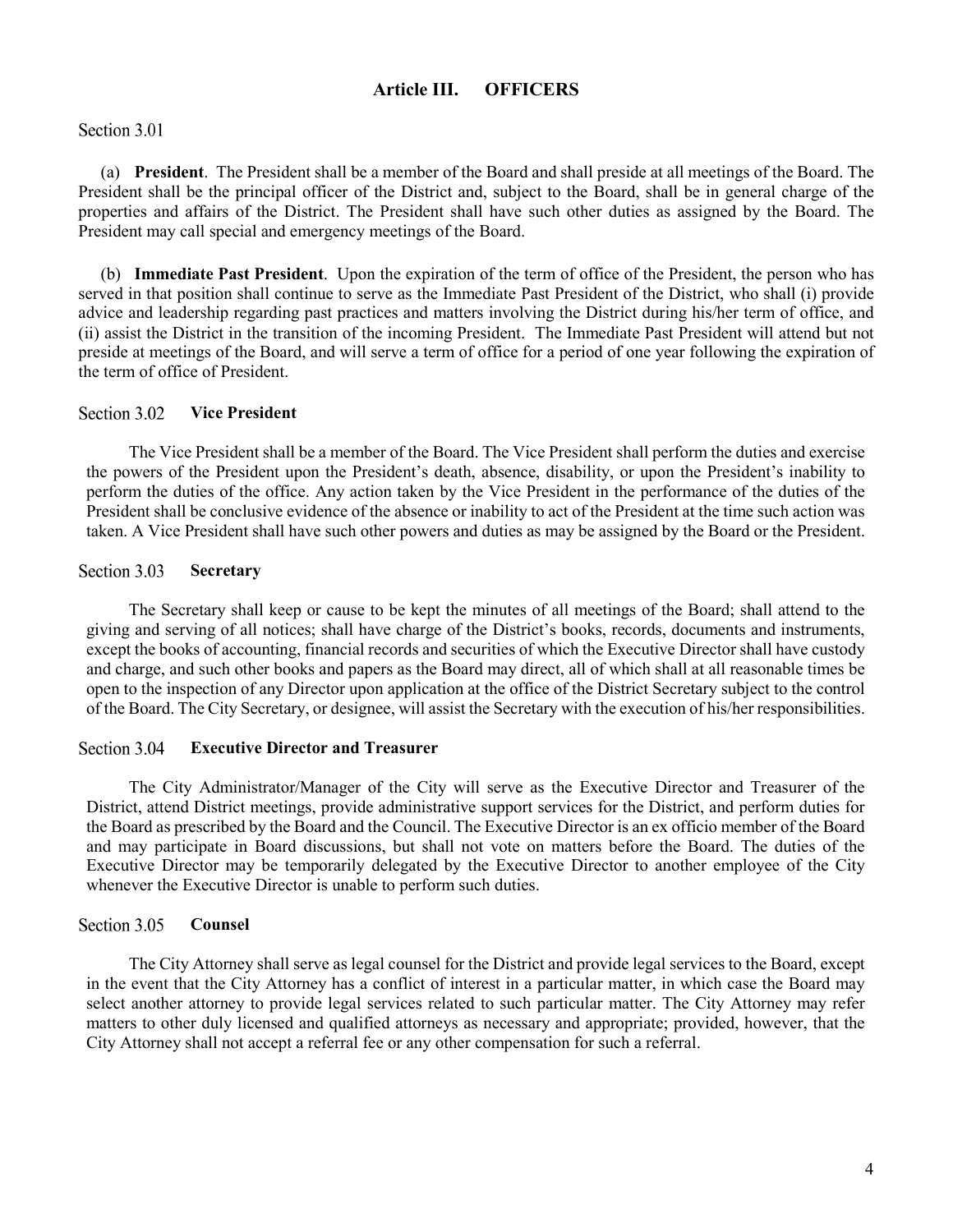### <span id="page-5-0"></span>GENERAL POWERS AND DUTIES OF THE DISTRICT

#### <span id="page-5-1"></span>Section 3.06 **Limitations of District**

In the fulfillment of its purpose, the District shall be governed by the Act, and shall have all of the powers set forth and conferred in the Act, and in other applicable laws, subject to the limitations prescribed therein and as prescribed in City of Aubrey Ordinance No. 536-14, as said ordinance may be amended from time to time, and in these bylaws and to the provisions thereof and hereof.

#### <span id="page-5-2"></span>Section 3.07 **District Powers**

(a) Subject to an official vote of the Board and approval of same by the Council, the District may perform any act necessary to the full exercise of the District's powers, including:

- (1) accepting a grant or loan from a department or agency of the United States; department, agency, or political subdivision of this state; or public or private person;
- (2) acquiring, selling, leasing, conveying, or otherwise disposing of property or an interest in property, including a Development Project, under terms and conditions determined by the District;
- (3) employing necessary personnel; and
- (4) adopting rules to govern the operation of the District and its employees and property.

(b) Subject to an official vote of the Board and approval of same by the Council, the District may contract with a public or private person to plan, acquire, establish, develop, construct, or renovate a Development Project; or perform any other act the District is authorized to perform under the Act.

(c) To act on any of the matters set forth above, the Board shall act by its own order or resolution adopted by majority vote and such order or resolution shall be memorialized in writing, signed by the President, and attested by the Secretary. Board action on any other matter need not be by formal order or resolution and may instead be taken by majority vote of the Board and recorded in the written minutes of the Board meeting at which the vote was taken.

#### <span id="page-5-3"></span>Section 3.08 **Strategic Plan**

The District shall research, develop and prepare a Strategic Plan, which shall include proposed methods and the expected costs of implementation. The Plan shall include both short-term and long-term goals for the economic development of the City, proposed methods for the elimination of unemployment and under-employment, and the promotion of community development and employment, through the expansion and development of a sound retail, industrial and manufacturing base for and within the City. The Plan shall be complimentary to the goals and objectives of the Council, the City's Comprehensive Plan, and/or any other goals and objectives of the City.

### **Article IV. FISCAL PROVISIONS**

#### <span id="page-5-5"></span><span id="page-5-4"></span>Section 4.01 **Municipal Development Project Fund**

The District shall establish by resolution a fund known as the Municipal Development Project Fund. The District may establish separate accounts within the fund. The District shall deposit the proceeds from any sales and use tax imposed by the District, all revenue from the sale of bonds or other obligations by the District, and any other money required by law to be deposited into the Municipal Development Project Fund.

#### <span id="page-5-6"></span>Section 4.02 **Use of Municipal Development Project Fund**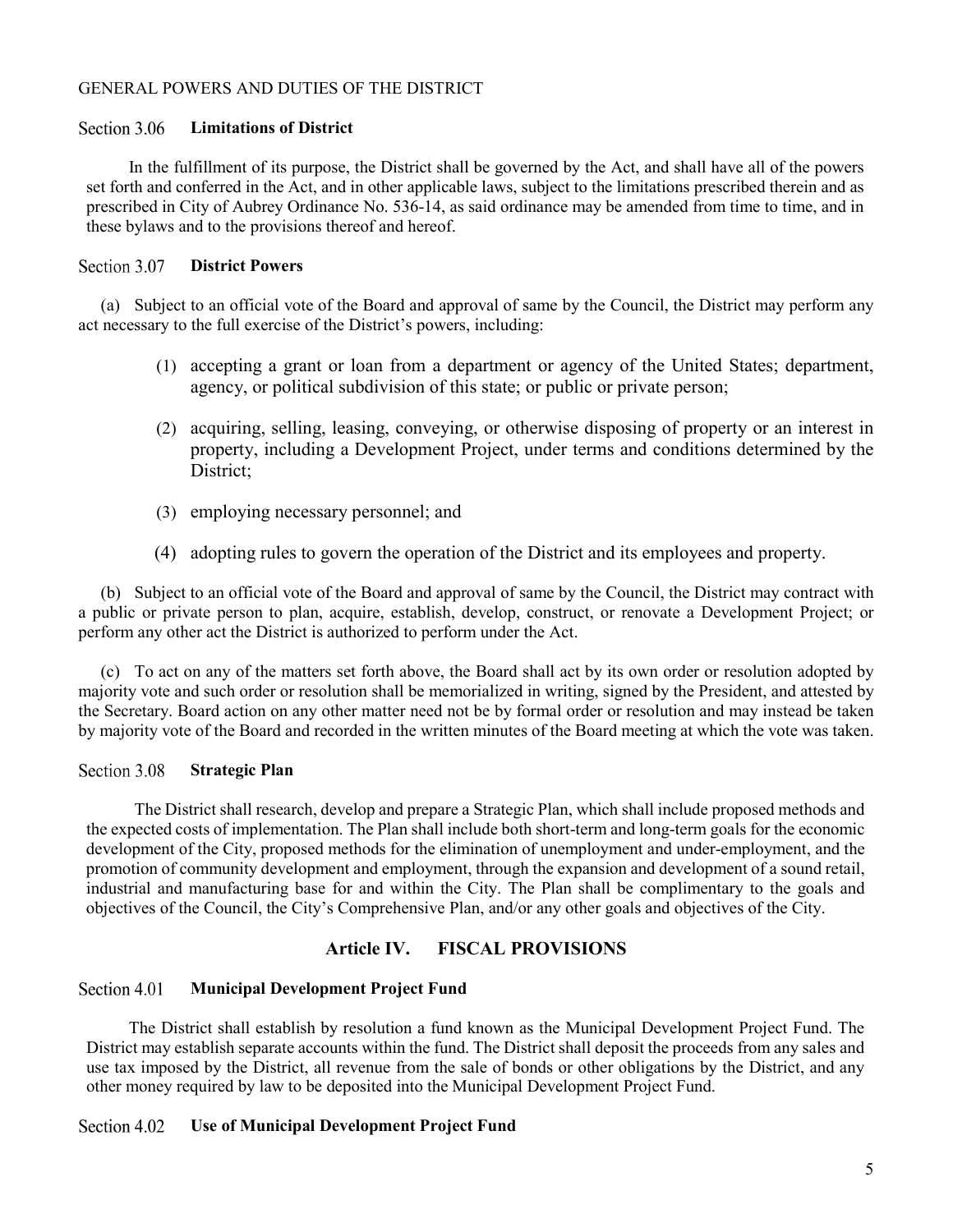Subject to an official vote of the Board and approval by the Council, the District may use money in the Development Project Fund to:

- (1) pay the cost of planning, acquiring, establishing, developing, constructing, or renovating one or more Development Projects in the District;
- (2) pay the principal of, interest on, and other costs relating to bonds or other obligations issued by the District or to refund bonds or other obligations;
- (3) pay the costs of operating or maintaining one or more Development Projects during the planning, acquisition, establishment, development, construction, or renovation or while bonds or other obligations for the planning, acquisition, establishment, development, construction, or renovation are outstanding; or
- (4) as otherwise permitted by the Act as it exists or may be amended.

#### <span id="page-6-0"></span>Section 4.03 **Annual Budget**

On or before August 1 of each year, the Board shall prepare and present a proposed budget of expected revenues and proposed expenditure for the next ensuing fiscal year to the Council. The fiscal year of the District shall commence on October 1 of each year and end on September 30. The District shall expend funds consistent with the Board adopted and Council approved budget. Any proposed expenditure not included in the budget will require approval by the Council.

#### <span id="page-6-1"></span>Section 4.04 **Bonds and Other Obligations**

Subject to the approval of the Council, the District may issue bonds, including revenue bonds and refunding bonds, or other obligations to pay the costs of a Development Project. The bonds or other obligations and the proceedings authorizing the bonds or other obligations shall be submitted to the Attorney General for review and approval to the extent required by Chapter 1202, Texas Government Code. The bonds or other obligations must be payable from and secured by the revenues of the District. The bonds or other obligations may mature serially or otherwise not more than 30 years from their date of issuance. The bonds or other obligations are not a debt of and do not create a claim for payment against the revenue or property of the District other than a Development Project for which the bonds are issued.

#### <span id="page-6-2"></span>Section 4.05 **Finance and Accounting**

The Executive Director shall have custody of all funds and securities of the District and shall maintain all accounts and financial records in accordance with the City's standard accounting procedures. The Executive Director may delegate all or part of these responsibilities to the City's Finance Director or equivalent position. When necessary, the Executive Director shall (i) endorse for collection, on behalf of the District, checks, notes and other obligations and deposit the same to the credit of the District in such bank or banks or depositories as shall be designated by the Board; (ii) sign all receipts and vouchers for payments made to the District, either alone or jointly with such other officer as may be designated by the Board; or (iii) when required by the Board, render a statement of the District's cash account. All purchases and expenditures by the District shall be in accordance with City of Aubrey purchasing policies and procedures. The Executive Director shall provide the Board a monthly written report of the District's finances and shall provide an annual report within 90 days of the end of each fiscal year.

#### <span id="page-6-3"></span>Section 4.06 **Auditing Procedures**